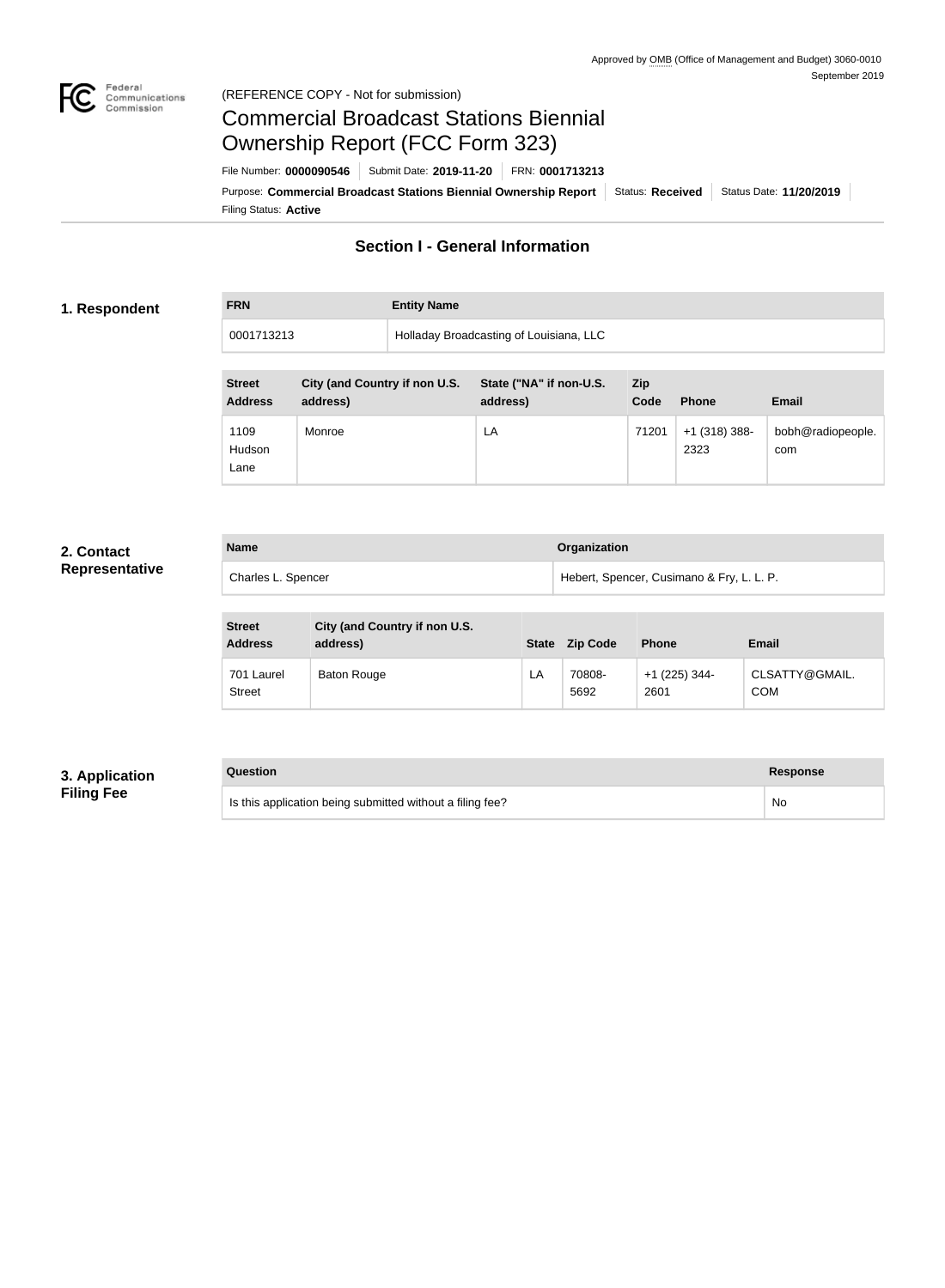| <b>Fees</b> | <b>Application Type</b> | <b>Form Number</b> | <b>Fee Code</b> | Quantity | <b>Fee Amount</b> | <b>Subtotal</b> |
|-------------|-------------------------|--------------------|-----------------|----------|-------------------|-----------------|
|             | Biennial                | Form 323           | <b>MAR</b>      |          | 85                | \$630.00        |
|             |                         |                    |                 |          | Total             | \$630.00        |

## **4. Nature of Respondent**

| (a) Provide the following information about the Respondent: |                           |  |
|-------------------------------------------------------------|---------------------------|--|
| <b>Relationship to stations/permits</b>                     | Licensee                  |  |
| <b>Nature of Respondent</b>                                 | Limited liability company |  |

**(b) Provide the following information about this report:**

| <b>Purpose</b> | Biennial                                                                                                                                                                               |
|----------------|----------------------------------------------------------------------------------------------------------------------------------------------------------------------------------------|
| "As of" date   | 10/01/2019                                                                                                                                                                             |
|                | When filing a biennial ownership report or validating<br>and resubmitting a prior biennial ownership report, this<br>date must be Oct. 1 of the year in which this report is<br>filed. |

### **5. Licensee(s) and Station(s)**

#### **Respondent is filing this report to cover the following Licensee(s) and station(s):**

| Licensee/Permittee Name                 | <b>FRN</b> |
|-----------------------------------------|------------|
| Holladay Broadcasting of Louisiana, LLC | 0001713213 |

| Fac. ID No. | <b>Call Sign</b> | <b>City</b>      | <b>State</b> | <b>Service</b> |
|-------------|------------------|------------------|--------------|----------------|
| 5370        | <b>WBBV</b>      | <b>VICKSBURG</b> | <b>MS</b>    | <b>FM</b>      |
| 10865       | <b>KLIP</b>      | <b>MONROE</b>    | LA           | FM             |
| 27468       | <b>KRVV</b>      | <b>BASTROP</b>   | LA           | <b>FM</b>      |
| 35249       | <b>KMLB</b>      | <b>MONROE</b>    | LA           | AM             |
| 48632       | KJLO-FM          | <b>MONROE</b>    | LA           | <b>FM</b>      |
| 48976       | <b>KMVX</b>      | <b>MONROE</b>    | LA           | <b>FM</b>      |
| 60001       | <b>KLSM</b>      | <b>TALLULAH</b>  | LA           | <b>FM</b>      |
| 87167       | <b>KRJO</b>      | <b>MONROE</b>    | LA           | AM             |
| 93098       | <b>K259CU</b>    | <b>MONROE</b>    | LA           | <b>FX</b>      |
| 142407      | <b>K289CG</b>    | <b>HOUMA</b>     | LA           | <b>FX</b>      |
| 183340      | <b>KSBU</b>      | <b>DELTA</b>     | LA           | <b>FM</b>      |

## **Section II – Biennial Ownership Information**

**1. 47 C.F.R. Section 73.3613 and Other Documents**

Licensee Respondents that hold authorizations for one or more full power television, AM, and/or FM stations should list all contracts and other instruments set forth in 47 C.F.R. Section 73.3613(a) through (c) for the facility or facilities listed on this report. In addition, attributable Local Marketing Agreements (LMAs) and attributable Joint Sales Agreements (JSAs) must be disclosed by the licensee of the brokering station on its ownership report. If the agreement is an attributable LMA, an attributable JSA, or a network affiliation agreement, check the appropriate box. Otherwise, select "Other." Non-Licensee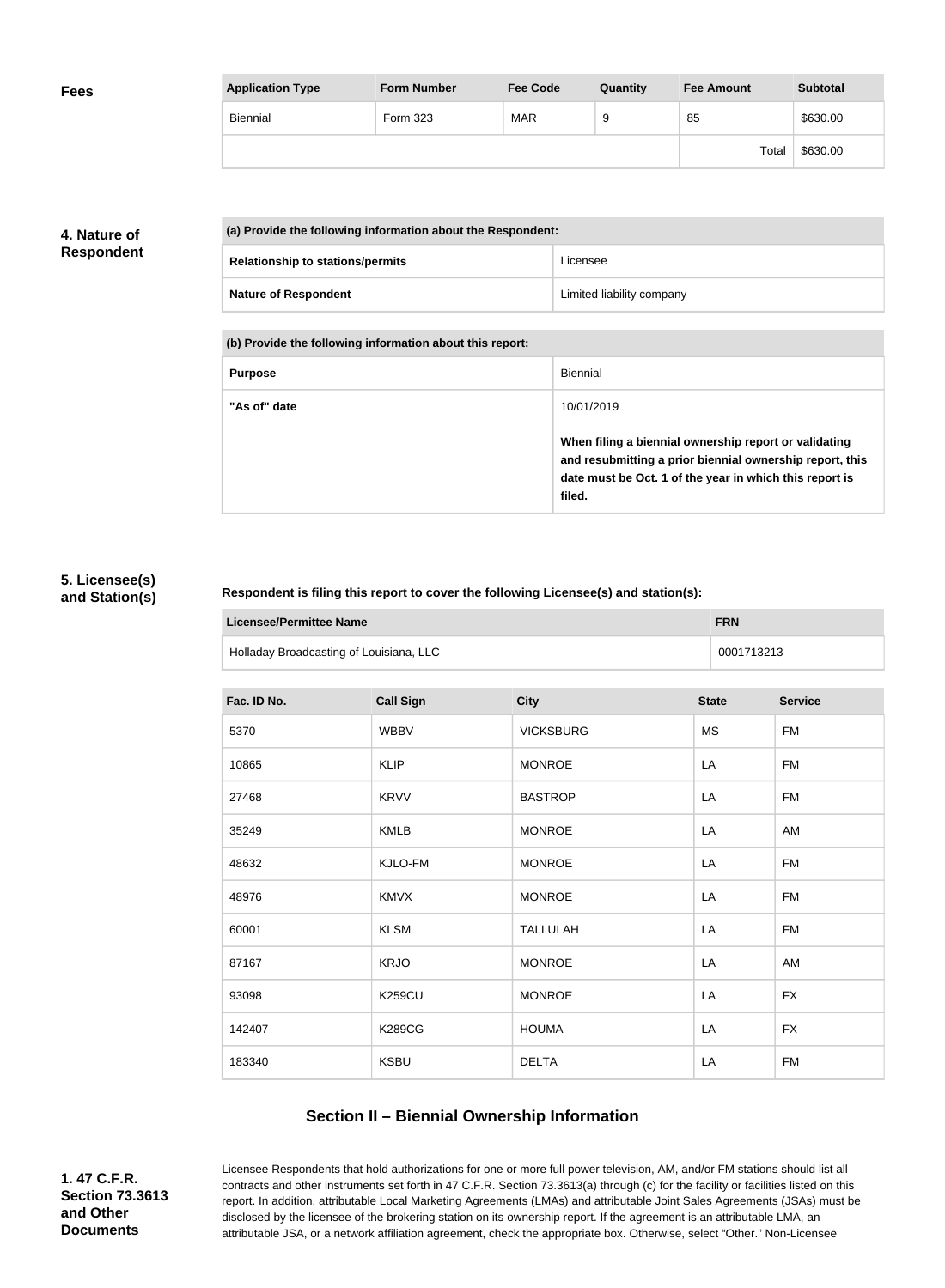Respondents, as well as Licensee Respondents that only hold authorizations for Class A television and/or low power television stations, should select "Not Applicable" in response to this question.

| <b>Document Information</b>                     |                                                         |  |  |
|-------------------------------------------------|---------------------------------------------------------|--|--|
| Description of contract or instrument           | Limited Liability Company Agreement                     |  |  |
| Parties to contract or instrument               | <b>Organizational Document</b>                          |  |  |
| Date of execution                               | 12/2003                                                 |  |  |
| Date of expiration                              | No expiration date                                      |  |  |
| <b>Agreement type</b><br>(check all that apply) | Other<br><b>Agreement Type: Organizational Document</b> |  |  |

#### **2. Ownership Interests**

**(a)** Ownership Interests. This Question requires Respondents to enter detailed information about ownership interests by generating a series of subforms. Answer each question on each subform. The first subform listing should be for the Respondent itself. If the Respondent is not a natural person, also list each of the officers, directors, stockholders, non-insulated partners, non-insulated members, and any other persons or entities with a direct attributable interest in the Respondent pursuant to the standards set forth in 47 C.F.R. Section 73.3555. (A "direct" interest is one that is not held through any intervening companies or entities.) List each interest holder with a direct attributable interest in the Respondent separately.

Leave the percentage of total assets (Equity Debt Plus) field blank for an interest holder unless that interest holder has an attributable interest in the Respondent solely on the basis of the Commission's Equity Debt Plus attribution standard, 47 C.F.R. Section 73.3555, Note 2(i).

In the case of vertical or indirect ownership structures, list only those interests in the Respondent that also represent an attributable interest in the Licensee(s) for which the report is being submitted.

Entities that are part of an organizational structure that includes holding companies or other forms of indirect ownership must file separate ownership reports. In such a structure do not report, or file a separate report for, any interest holder that does not have an attributable interest in the Licensee(s) for which the report is being submitted.

Please see the Instructions for further detail concerning interests that must be reported in response to this question.

The Respondent must provide an FCC Registration Number for each interest holder reported in response to this question. Please see the Instructions for detailed information and guidance concerning this requirement.

| Ownership Information                                 |                                                         |                      |  |  |
|-------------------------------------------------------|---------------------------------------------------------|----------------------|--|--|
| <b>FRN</b>                                            | 0001713213                                              |                      |  |  |
| <b>Entity Name</b>                                    | Holladay Broadcasting of Louisiana, LLC                 |                      |  |  |
| <b>Address</b>                                        | PO Box                                                  |                      |  |  |
|                                                       | <b>Street 1</b>                                         | 1109 Hudson Lane     |  |  |
|                                                       | <b>Street 2</b>                                         |                      |  |  |
|                                                       | <b>City</b>                                             | Monroe               |  |  |
|                                                       | State ("NA" if non-U.S.<br>address)                     | LA                   |  |  |
|                                                       | <b>Zip/Postal Code</b>                                  | 71201                |  |  |
|                                                       | Country (if non-U.S.<br>address)                        | <b>United States</b> |  |  |
| <b>Listing Type</b>                                   | Respondent                                              |                      |  |  |
| <b>Positional Interests</b><br>(check all that apply) | Respondent                                              |                      |  |  |
| <b>Tribal Nation or Tribal</b><br><b>Entity</b>       | Interest holder is not a Tribal nation or Tribal entity |                      |  |  |
|                                                       |                                                         |                      |  |  |

#### **Ownership Information**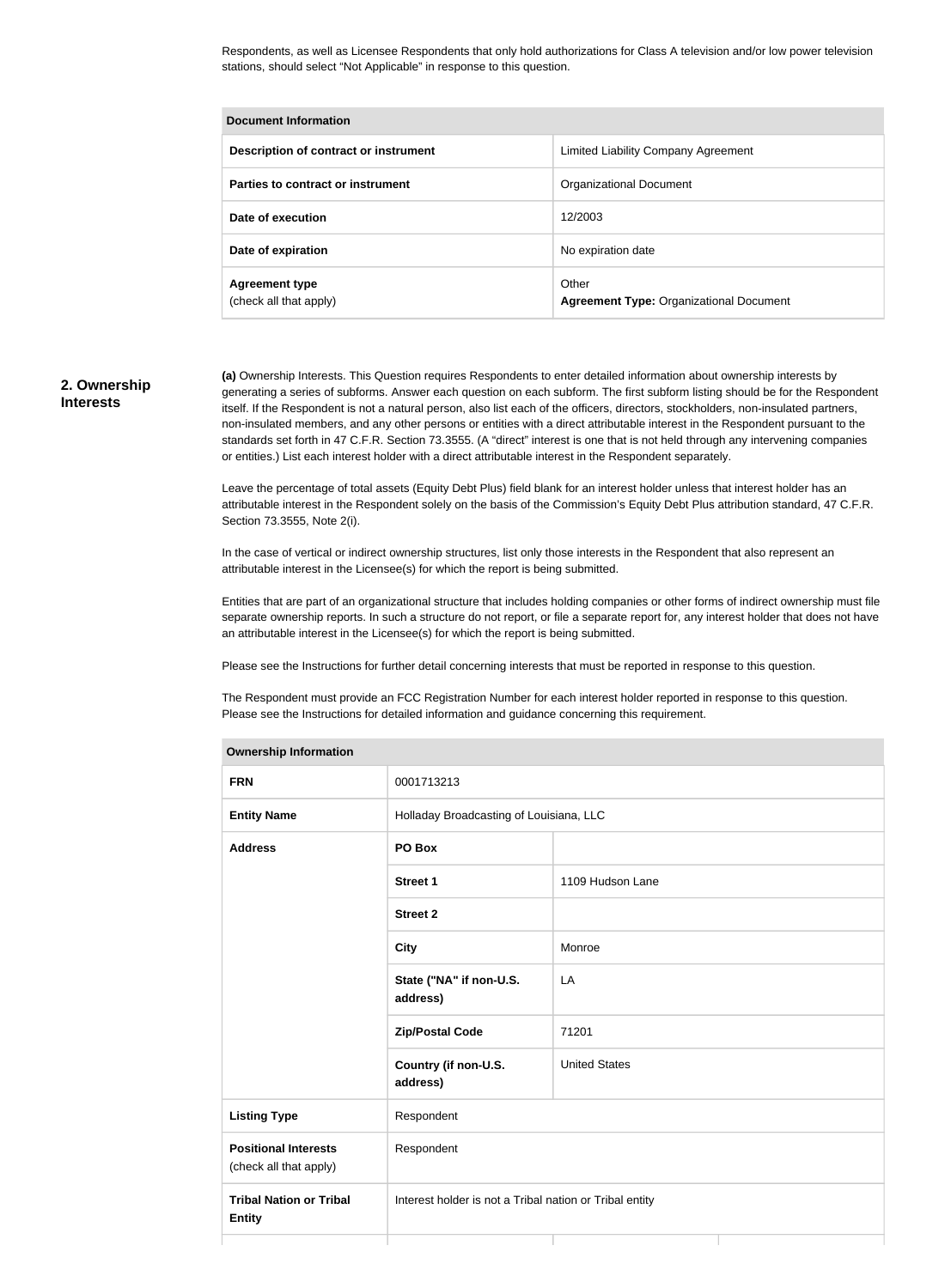| <b>Interest Percentages</b><br>(enter percentage values<br>from $0.0$ to $100.0$ ) | Voting                                                                               | $0.0\%$ | <b>Jointly Held?</b><br>No. |  |
|------------------------------------------------------------------------------------|--------------------------------------------------------------------------------------|---------|-----------------------------|--|
|                                                                                    | <b>Equity</b>                                                                        | $0.0\%$ |                             |  |
|                                                                                    | <b>Total assets (Equity Debt</b><br>Plus)                                            | $0.0\%$ |                             |  |
| that do not appear on this report?                                                 | Does interest holder have an attributable interest in one or more broadcast stations |         | No.                         |  |

| <b>Ownership Information</b>                                                                                                      |                                           |                        |                            |  |
|-----------------------------------------------------------------------------------------------------------------------------------|-------------------------------------------|------------------------|----------------------------|--|
| <b>FRN</b>                                                                                                                        | 0019454339                                |                        |                            |  |
| <b>Name</b>                                                                                                                       | Robert H. Holladay                        |                        |                            |  |
| <b>Address</b>                                                                                                                    | PO Box                                    |                        |                            |  |
|                                                                                                                                   | <b>Street 1</b>                           | 4407 Foremast Ct.      |                            |  |
|                                                                                                                                   | <b>Street 2</b>                           |                        |                            |  |
|                                                                                                                                   | <b>City</b>                               | Ft. Myers              |                            |  |
|                                                                                                                                   | State ("NA" if non-U.S.<br>address)       | FL.                    |                            |  |
|                                                                                                                                   | <b>Zip/Postal Code</b>                    | 33919                  |                            |  |
|                                                                                                                                   | Country (if non-U.S.<br>address)          | <b>United States</b>   |                            |  |
| <b>Listing Type</b>                                                                                                               | Other Interest Holder                     |                        |                            |  |
| <b>Positional Interests</b><br>(check all that apply)                                                                             | LC/LLC/PLLC Member, Owner                 |                        |                            |  |
| Citizenship, Gender,                                                                                                              | <b>Citizenship</b>                        | US                     |                            |  |
| <b>Ethnicity, and Race</b><br><b>Information (Natural</b><br>Persons Only)                                                        | Gender                                    | Male                   |                            |  |
|                                                                                                                                   | <b>Ethnicity</b>                          | Not Hispanic or Latino |                            |  |
|                                                                                                                                   | Race                                      | White                  |                            |  |
| <b>Interest Percentages</b><br>(enter percentage values<br>from 0.0 to 100.0)                                                     | <b>Voting</b>                             | 100.0%                 | <b>Jointly Held?</b><br>No |  |
|                                                                                                                                   | <b>Equity</b>                             | 90.0%                  |                            |  |
|                                                                                                                                   | <b>Total assets (Equity Debt</b><br>Plus) | 90.0%                  |                            |  |
| Does interest holder have an attributable interest in one or more broadcast stations<br>Yes<br>that do not appear on this report? |                                           |                        |                            |  |

# **Ownership Information**

| <b>FRN</b>     | 2130002492       |                 |
|----------------|------------------|-----------------|
| <b>Name</b>    | Cynthia Holladay |                 |
| <b>Address</b> | PO Box           |                 |
|                | <b>Street 1</b>  | 3009 Hunt Place |
|                | <b>Street 2</b>  |                 |
|                | <b>City</b>      | Monroe          |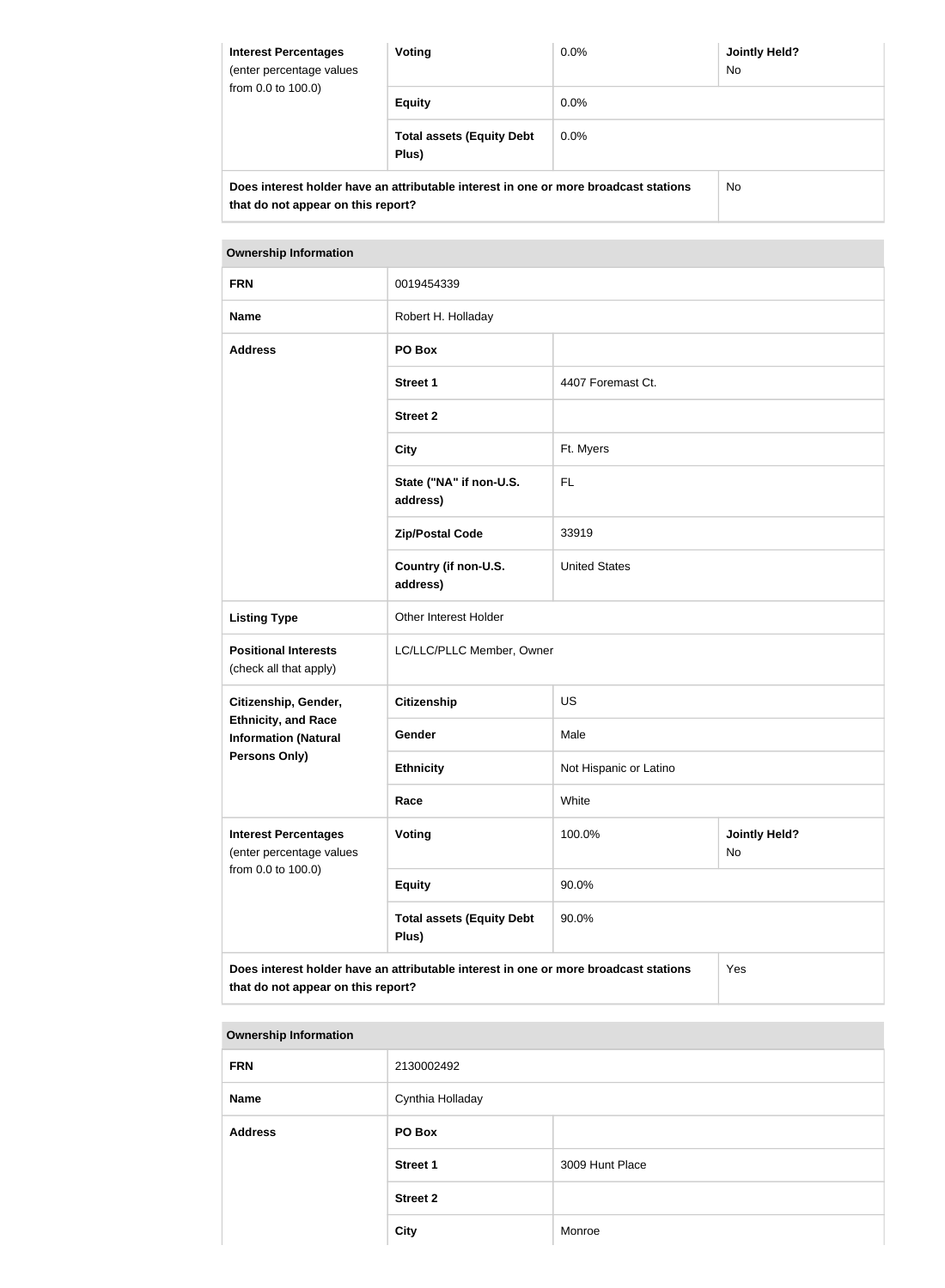|                                                                                                                            | State ("NA" if non-U.S.<br>address)       | LA                     |                                   |
|----------------------------------------------------------------------------------------------------------------------------|-------------------------------------------|------------------------|-----------------------------------|
|                                                                                                                            | <b>Zip/Postal Code</b>                    | 71201                  |                                   |
|                                                                                                                            | Country (if non-U.S.<br>address)          | <b>United States</b>   |                                   |
| <b>Listing Type</b>                                                                                                        | <b>Other Interest Holder</b>              |                        |                                   |
| <b>Positional Interests</b><br>(check all that apply)                                                                      | Other - Equity Interest Owner             |                        |                                   |
| Citizenship, Gender,                                                                                                       | <b>Citizenship</b>                        | <b>US</b>              |                                   |
| <b>Ethnicity, and Race</b><br><b>Information (Natural</b><br><b>Persons Only)</b>                                          | Gender                                    | Female                 |                                   |
|                                                                                                                            | <b>Ethnicity</b>                          | Not Hispanic or Latino |                                   |
| <b>Interest Percentages</b><br>(enter percentage values<br>from 0.0 to 100.0)                                              | Race                                      | White                  |                                   |
|                                                                                                                            | Voting                                    | 0.0%                   | <b>Jointly Held?</b><br><b>No</b> |
|                                                                                                                            | <b>Equity</b>                             | 10.0%                  |                                   |
|                                                                                                                            | <b>Total assets (Equity Debt</b><br>Plus) | 10.0%                  |                                   |
| Does interest holder have an attributable interest in one or more broadcast stations<br>that do not appear on this report? |                                           |                        | <b>No</b>                         |
|                                                                                                                            |                                           |                        |                                   |

| interests, not reported in this filing are non-attributable. |  |
|--------------------------------------------------------------|--|
| If "No," submit as an exhibit an explanation.                |  |

| (c) Does the Respondent or any reported interest holder<br>hold an attributable interest in any newspaper entities in | No |
|-----------------------------------------------------------------------------------------------------------------------|----|
| the same market as any station for which this report is                                                               |    |
| filed, as defined in 47 C.F.R. Section 73.3555?                                                                       |    |
| If "Yes," provide information describing the interest(s), using                                                       |    |
| EITHER the subform OR the spreadsheet option below.                                                                   |    |
| Respondents with a large number (50 or more) of entries to                                                            |    |
| submit should use the spreadsheet option.                                                                             |    |
| NOTE: Spreadsheets must be submitted in a special XML                                                                 |    |
| Spreadsheet format with the appropriate structure that is                                                             |    |
| specified in the documentation. For instructions on how to                                                            |    |
| use the spreadsheet option to complete this question                                                                  |    |
| (including templates to start with), please Click Here.                                                               |    |
| If using the subform, leave the percentage of total assets                                                            |    |
| (Equity Debt Plus) field blank for an interest holder unless                                                          |    |
| that interest holder has an attributable interest in the                                                              |    |
| newspaper entity solely on the basis of the Commission's                                                              |    |
| Equity Debt Plus attribution standard, 47 C.F.R. Section                                                              |    |
| 73.3555, Note 2(i). If using an XML Spreadsheet, enter "NA"                                                           |    |
| into the percentage of total assets (Equity Debt Plus) field                                                          |    |
| for an interest holder unless that interest holder has an                                                             |    |
| attributable interest in the newspaper entity solely on the                                                           |    |
| basis of the Commission's Equity Debt Plus attribution                                                                |    |
| standard.                                                                                                             |    |
|                                                                                                                       |    |
|                                                                                                                       |    |